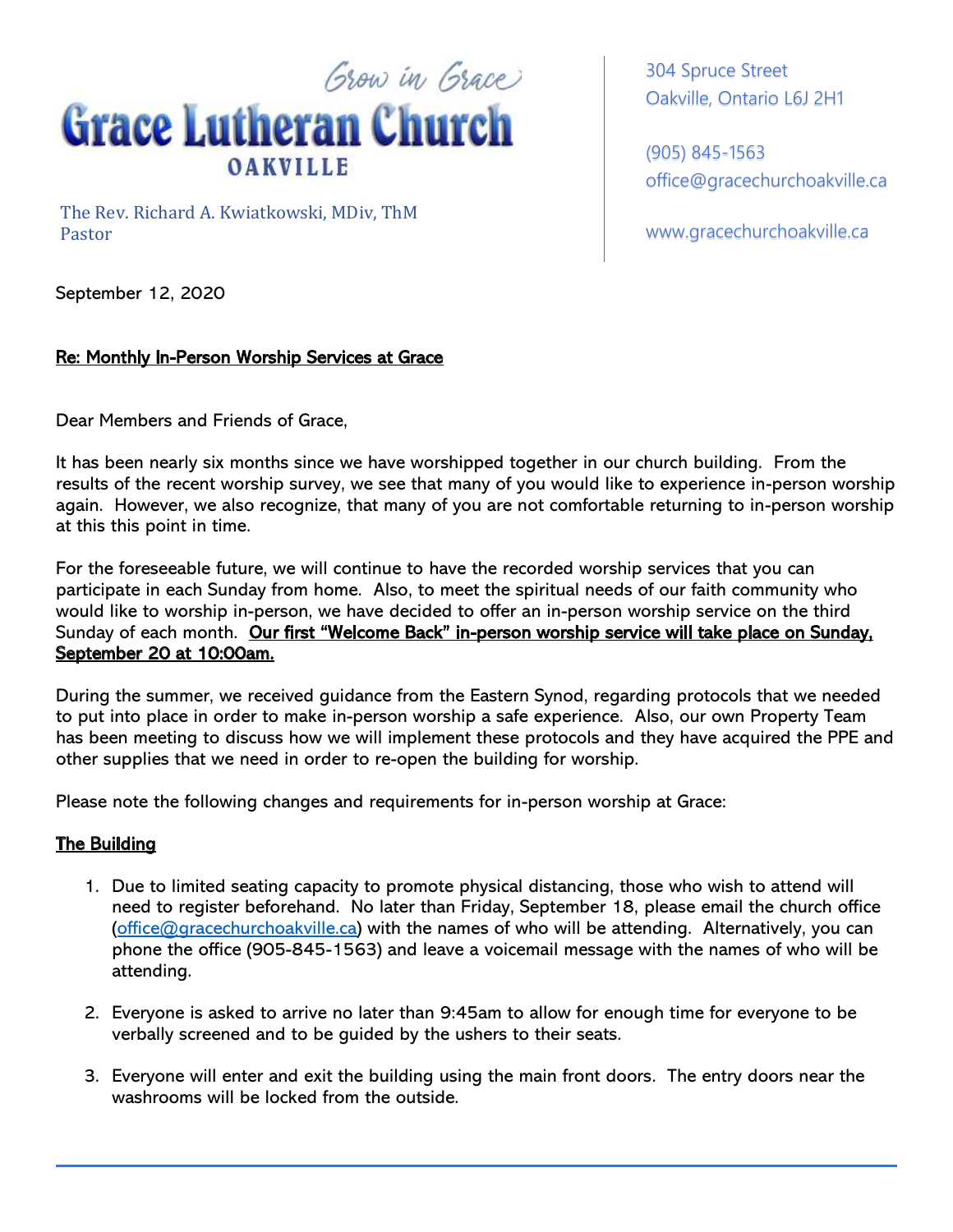- 4. An usher will guide you to an available seat. Due to limited seating capacity and physical distancing layout, your usual seat may not be available. Seats will be occupied on a first come first served basis.
- 5. A face mask, covering the nose, mouth, and chin must be worn at all times while in the building. The face mask can only be removed immediately before consuming the wafer during Holy Communion. Once the wafer is consumed, the face mask must be reapplied to cover the nose, mouth, and chin.
- 6. Everyone is asked to maintain a 2-metre distance (where possible) from people not in your immediate household or social bubble.
- 7. There will be four hand sanitizing stations in the building.
	- a. At the entrance to the building. You will need to sanitize your hands as soon as you enter.
	- b. On your way up for communion. You will need to sanitize your hands before receiving the wafer.
	- c. After you have received communion. You will need to sanitize your hands after receiving communion.
	- d. Outside of the washrooms. You will need to sanitize your hands before you enter and after you leave the washroom.
- 8. Only one person at a time is permitted in each washroom. Please knock on the door and ask if anyone is inside before entering.
- 9. All personal belongings, including coats, must be kept with you in the pew.
- 10.You will notice COVID-19 signage around the building, markings on the floor to promote physical distancing, and directional arrows.
- 11.No access will be permitted to the choir loft, offices, or the basement.

## The Worship Service

- 1. The worship service will be our traditional service with a few modifications.
	- a. There will be music, except there will be no congregational singing. Some singing may be done only by our Parish Musician or Pastor.
	- b. Holy Communion will be distributed "in one kind". Communicants will receive the wafer only; there will be no wine or juice.
	- c. There will be no hymnals in the pew racks. All worship content will be viewable via the screen at the front of the sanctuary.
	- d. Since we are not able to have a coffee hour, we are working on a creative way that we can lead a fellowship time as people are seated in the pews.